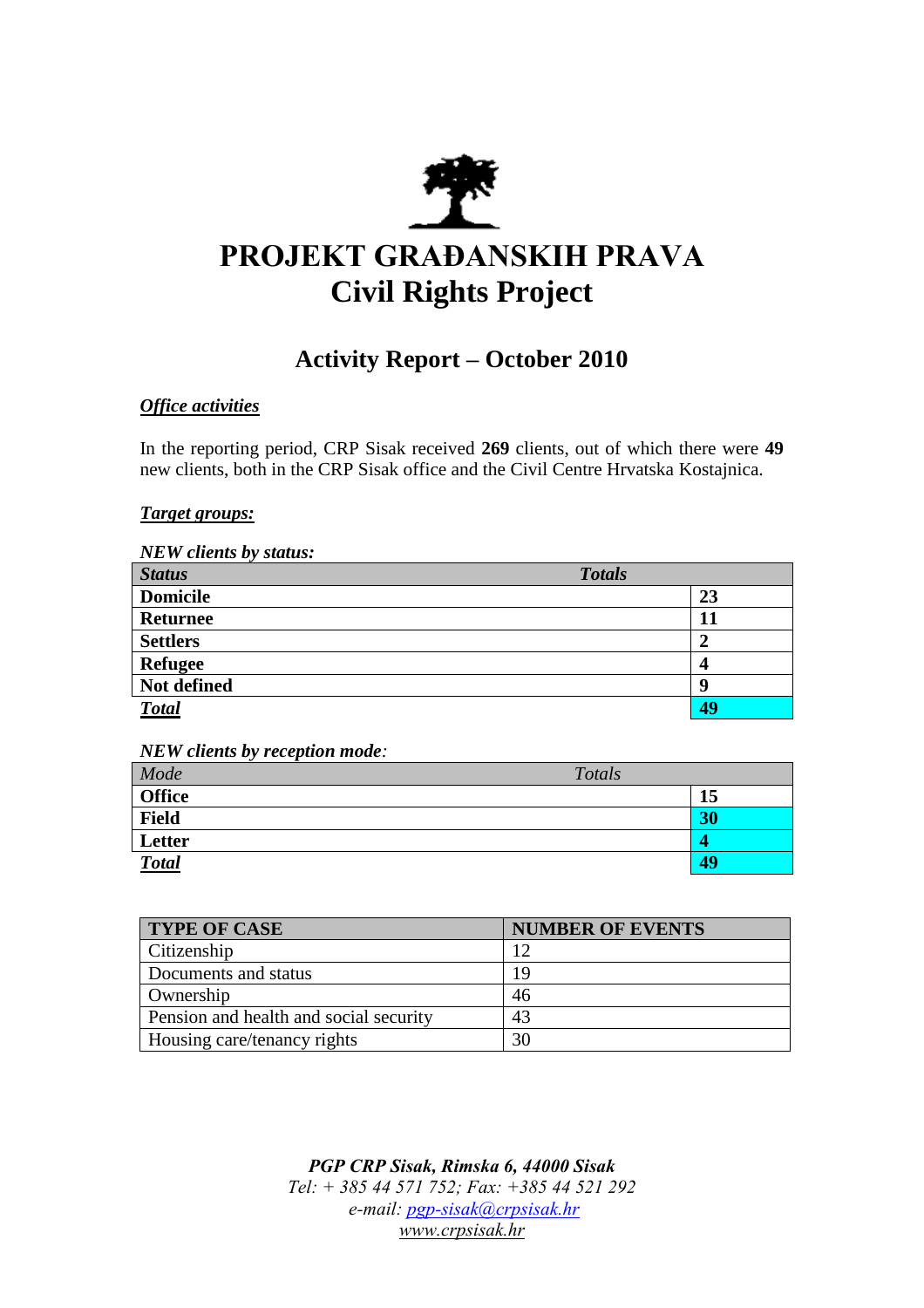| Labour                                                   |     |
|----------------------------------------------------------|-----|
| Family violence                                          |     |
| Free legal aid                                           |     |
| Crime cases/misdemeanour                                 |     |
| Other: other legal issues, information,<br>courses, etc. | 118 |
| <b>TOTAL</b>                                             | 288 |

During the reporting period, there were **91** successfully solved requests. They mainly relate to documents, establishment of ownership and other cases.

#### **ASSISTANCE**

| Personal documents issued                 |                |
|-------------------------------------------|----------------|
| Appeals/complaints                        | 8              |
| Lawsuits                                  | $\overline{2}$ |
| Constitutional complaint                  | 2              |
| Revision                                  |                |
| <b>ECHR</b> application                   |                |
| Letters                                   | 50             |
| Requests                                  | 15             |
| Submissions                               | 32             |
| Legal and psychosocial and other types of | 141            |
| counseling                                |                |
| Quick advises                             | 60             |
| <b>TOTAL</b>                              | 313            |

### *Legal issues*

The legal issues that CRP has been dealing with remain the same, as it can be seen in the table above (type of case.) Also, despite of some changes in proceedings, the problems related to cases remain generally the same: lengthy proceedings, postponing of court hearings, not encouraging the return of refugees, etc. The courts and administration do not act impartially when the State is involved in the case, but exactly the opposite, being completely on the side of the State. The laws, even when they are good, are not being applied well, etc.

The above said will be demonstrated with the issue of **repossession of movable property** cases, which CRP would like to tackle once again. Unfortunately, this issue, resulting from the war in Croatia, has not been solved yet, and the ongoing cases have been treated in different ways.

The **CRP's client M.K**. has been the owner of a tractor, which he bought before the war. When he fled Croatia, he left his real estates and movable properties, including the tractor, in Croatia. After he returned to Croatia, he found out where his tractor was. The client filed a lawsuit for repossession of tractor in 2002. The defendant was given the tractor for temporary use in September 1996 by the Commission. During the court proceedings, the court accepted the defendant's statement that he bought the tractor in February 1996 from a company, which means that the defendant first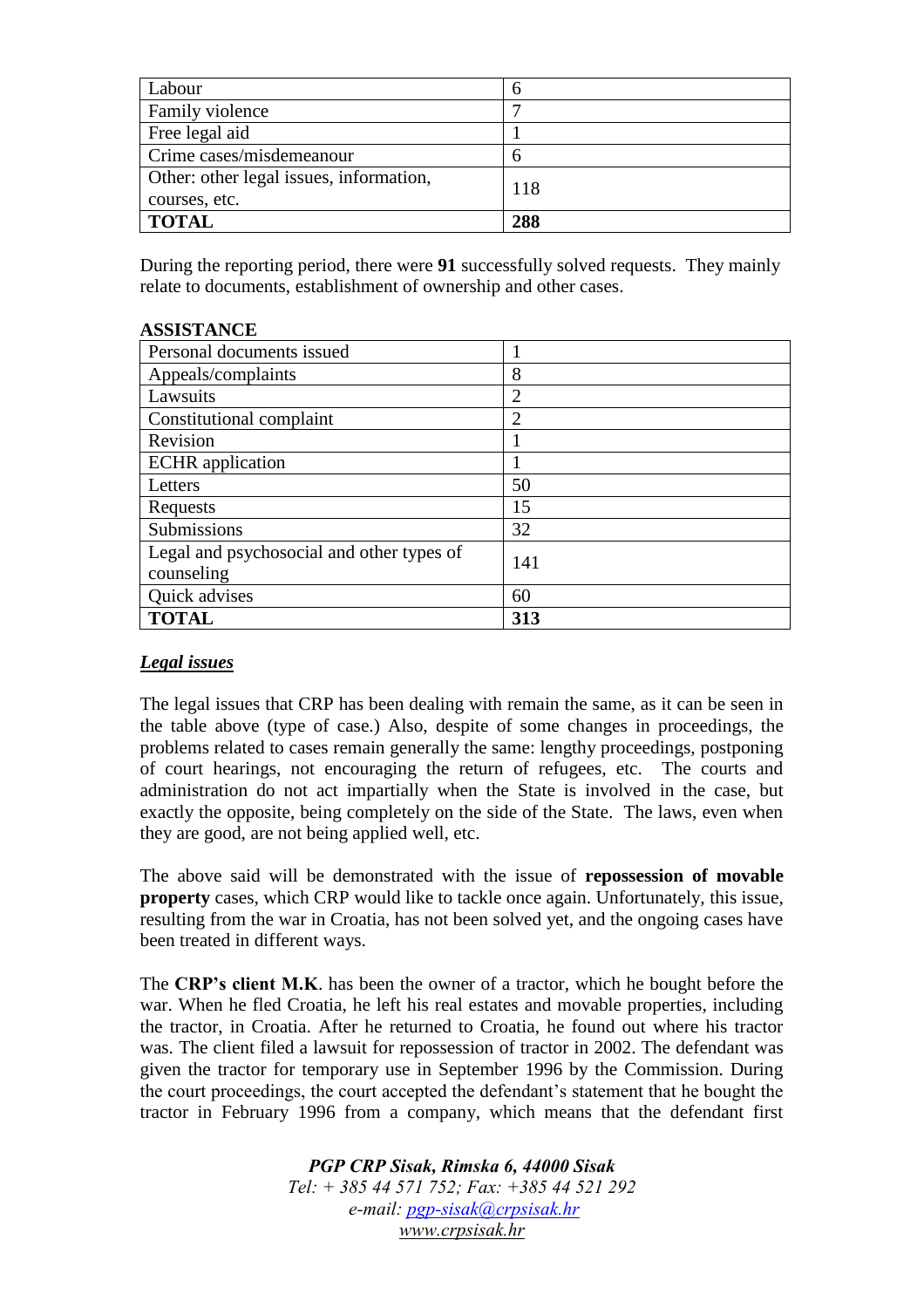bought the tractor and later on got it for temporary use? However, the Municipal and County court in Sisak rejected the lawsuit. CRP filed a constitutional complaint, as the owner's right to property/ownership, fair trial and equality before the law were violated.

The **client A.D.** is the owner of a tractor in Vojnic. Immediately after the Storm operation in 1995, the client was stopped with his tractor in the street and the tractor was taken by the police. The police told the client to come to the police the next day to pick back the tractor. The client came there, but he did not get the tractor. The tractor has not been returned to him ever since. The client filed the lawsuit for repossession/compensation in 2006. The municipal and county court in Karlovac rejected the lawsuit. CRP filed a revision to the Supreme court.

The **client J.B**. is the owner of the tractor, which he left in Croatia after he fled in 1995. The tractor was given for temporary use. Upon his return to Croatia, the client filed a lawsuit for repossession of tractor and compensation in 2002. After the long and exhausting court proceedings, including payment of different court fees, finally in 2010 the court decided that the defendant should return the tractor and pay the compensation, as well as the court fee.

Therefore, the case of the client J.B. is a positive example and it has been used as such by CRP in writing of constitutional complaint of the client M.K., which was sent to the Constitutional court in October 2010.

**The above mentioned cases show how courts treat differently similar cases. Even the bigger point is that the owners of tractors cannot repossess their movable property even 15 years after the war, even in the case of A.D. in which the State is directly involved in taking over of the tractor from the owner.** 

#### *Other activities*

On 1 October, CRP Sisak met with the Serbian Cultural Association "Prosvjeta" in Zagreb. This meeting and signing of partnership statement was result of the past and present good cooperation with their branch office in Hrvatska Kostajnica, whose members have been involved in the activities of the Civil Centre.

CRP gave its small contribution to the organization of the Chestnut Festival in Hrvatska Kostajnica from 8 to 10 October, through the NGO "Prosvjeta" that organized the exhibition "Kostajnica water paintings."

On 11 October, CRP attended a meeting in Zagreb on the free legal aid. The meeting was organized by the Center for human rights and Coalition for promotion and protection of human rights, who are working on the evaluation of the free legal aid system. Therefore, CRP met with law professors from Croatia, Norway and Austria in order to provide them with information on the CRP's experience with the free legal aid in Croatia.